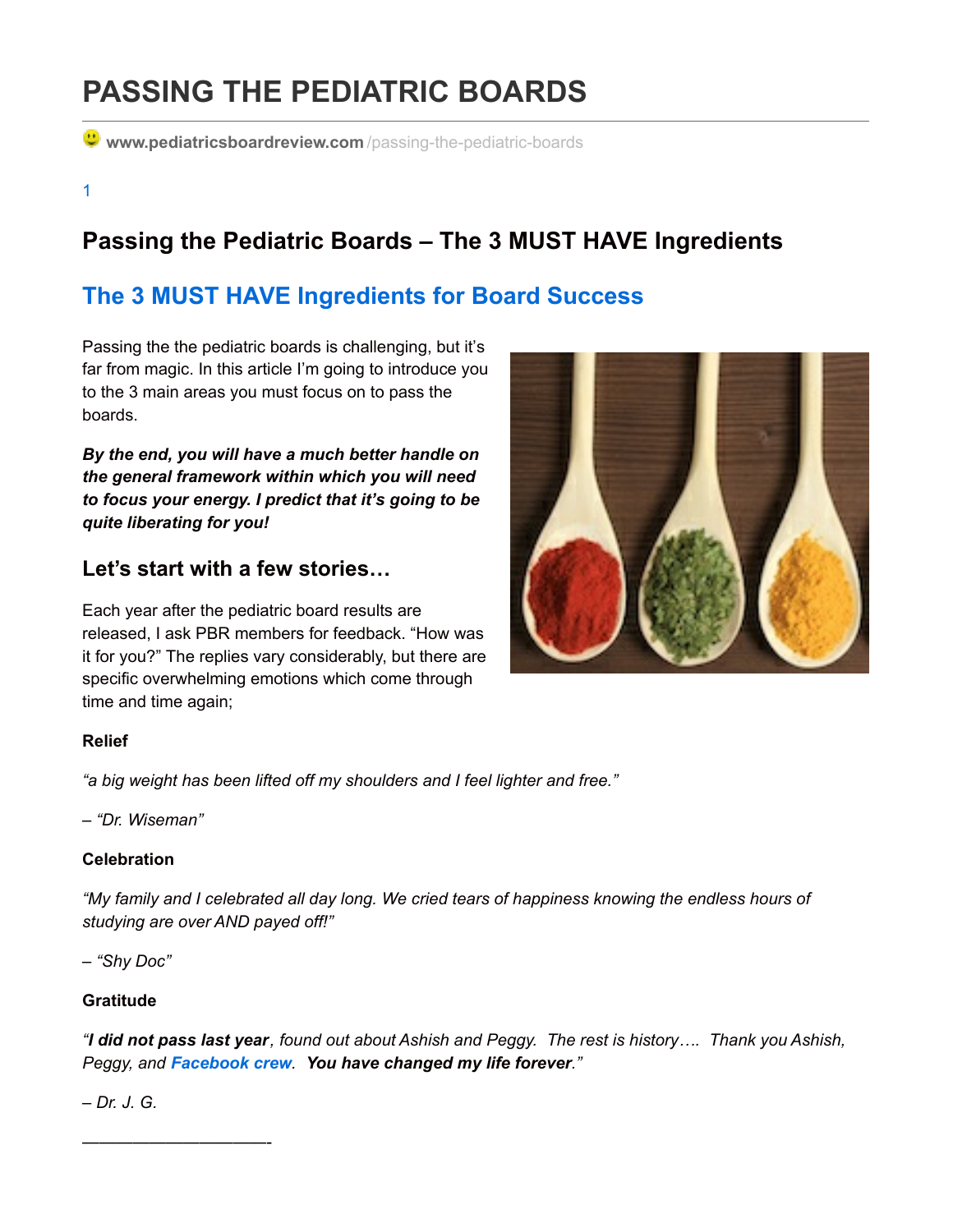"If it wasn't for your concise study guide, which was the only thing I used, I would not have passed *that exam. You are awesome!!! Thanks again!!!"*

### *– Dr. "Thankful"*

### **And what do I learn from this feedback?**

- 1. I love my job!
- 2. I learn **how** to better help PBR members in years to come. Along with the emotional sentiments shared with me, I also get get to learn exactly **what it takes to pass a medical board exam**.

### **WHAT SHOULD YOU LEARN FROM THESE STORIES**

Nobody said that passing the pediatric boards was easy. In fact, many pediatricians who turn to PBR have already failed at least one medical board exam in the past. What I've learned through my own struggles, and from the experiences of hundreds of pediatricians, is that **there are three main areas of focus that you must conquer in order to pass the exam**. Below, I'm going to introduce these concepts to you. In future PBR articles, I'll expand on each of the concepts and give you more details and concrete strategies to take conquer them.

### **CONTENT TECHNIQUE COMMITMENT**

### **#1 – CONTENT**

"**CONTENT**" simply refers to the informational product(s) you plan on using to build your knowledge base for the upcoming boards. Most of us do not feel comfortable unless we have TONS of high-quality, high-cost materials in front of us. Unfortunately, more is NOT better when it comes to the boards, and it has proven time and time again to be a **recipe for disaster** (aka FAIL!)

The truth is, you simply need to focus on **ONE TRUSTED PRIMARY STUDY RESOURCE**, and know it **inside and out.**



PBR members have done just that. They choose to focus on the PBR Core Study Guide and Q&A Book on online and hardcopy formats (aka the **PBR [Ultimate](http://www.pediatricsboardreview.com/catalog) Bundle Pack**) as their primary study materials.

The results are **OUTSTANDING**!

Here's what just a few of those who passed have had to say about concentrating on the PBR materials exclusively…

"Ashish's best advice was to stick with ONE resource and get it down cold. For me, [PBR](http://www.pediatricsboardreview.com/catalog) was perfect ... *because it was straightforward and gave me the information I needed to pass."*

*– Dr. Kira*

———————————-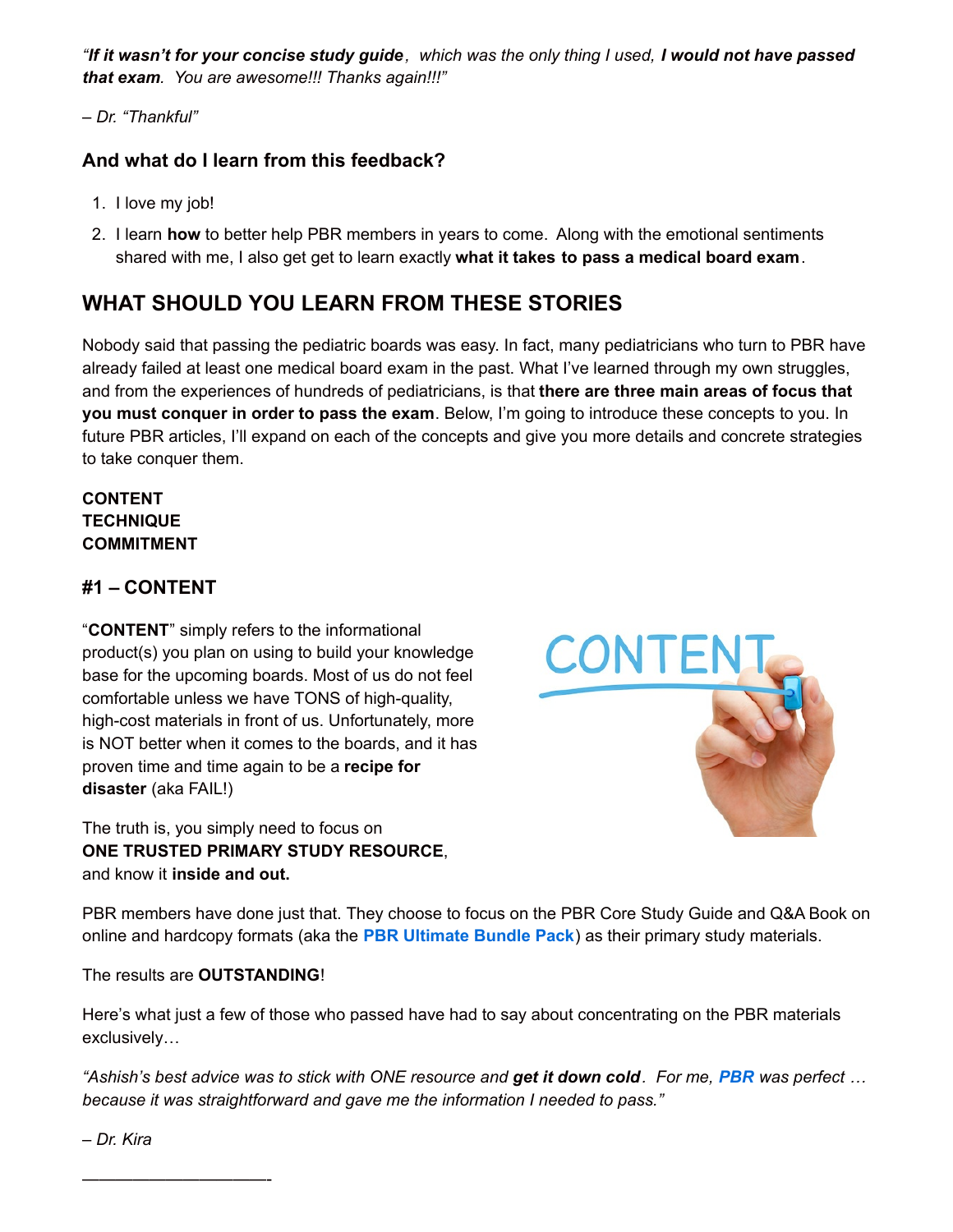"I was excited when taking the exam and saw that over 90% of the exam material was covered in the *[PBR](http://www.pediatricsboardreview.com/catalog). I felt very confident leaving the exam and was very pleased when I got my results."*

### *– Dr. J. Texidor, MD*

Surprisingly, of the 3 ingredients, the **CONTENT** piece is the most important, but it's also usually the **easiest** one to fix. This one single change in strategy has helped SO MANY pediatricians go from FAILING the pediatric board to PASSING the pediatric boards.

**QUICK TIP**: Once you have a trusted resource in hand, you **MUST** resist the urge to look at anything else. Studying from more than one resource can result in "information overload" and you will struggle to take everything in.

### **#2 – [TECHNIQUE](http://www.pediatricsboardreview.com/answering-pediatric-board-questions)**

### "**TECHNIQUE**" refers to **test-taking**

**technique**. Of the 3 ingredients, it's by far the hardest one to tackle. For people who are intelligent, good teachers, good clinicians, etc… but still tend to **struggle with "standardized" tests**, this is usually the problem… but it does NOT have to be!

For some of us, TECHNIQUE comes naturally. For those who struggle on these exams, **there's usually something "broken" in the approach towards answering board-style questions**. This



concept of having skill at answering board style questions is so foreign to some people, that I've even written an article focusing on

### **3 techniques you can implement [immediately](http://www.pediatricsboardreview.com/answering-pediatric-board-questions) to increase your board scores today**.

**In particular, I've noticed that non-U.S. trained pediatricians (aka Foreign Medical Graduates) especially struggle**. Even if they have a good handle on the CONTENT, they struggle with board-style questions because that's simply not how they were evaluated in their own country. Some had essay-based exams, and others had a large oral examination.

So foreign medical graduates often find the U.S.-based style of testing FOREIGN.

And for U.S.-trained physicians, the skill of approaching, evaluating, and answering a board-style question is one that has simply never been cultivated and practiced. Instead, we approach the question as though it is a living, breathing patient.

For example, have you ever spent 2 or 3 minutes on a test question? When you know that you're only supposed to spend 75 seconds? And you know that every other question on the exam is worth the exact same point value as this one?

**Me too!**And it's resulted in me missing out on 5-7 **EASY**, 2-line questions hidden at the very end of the exam.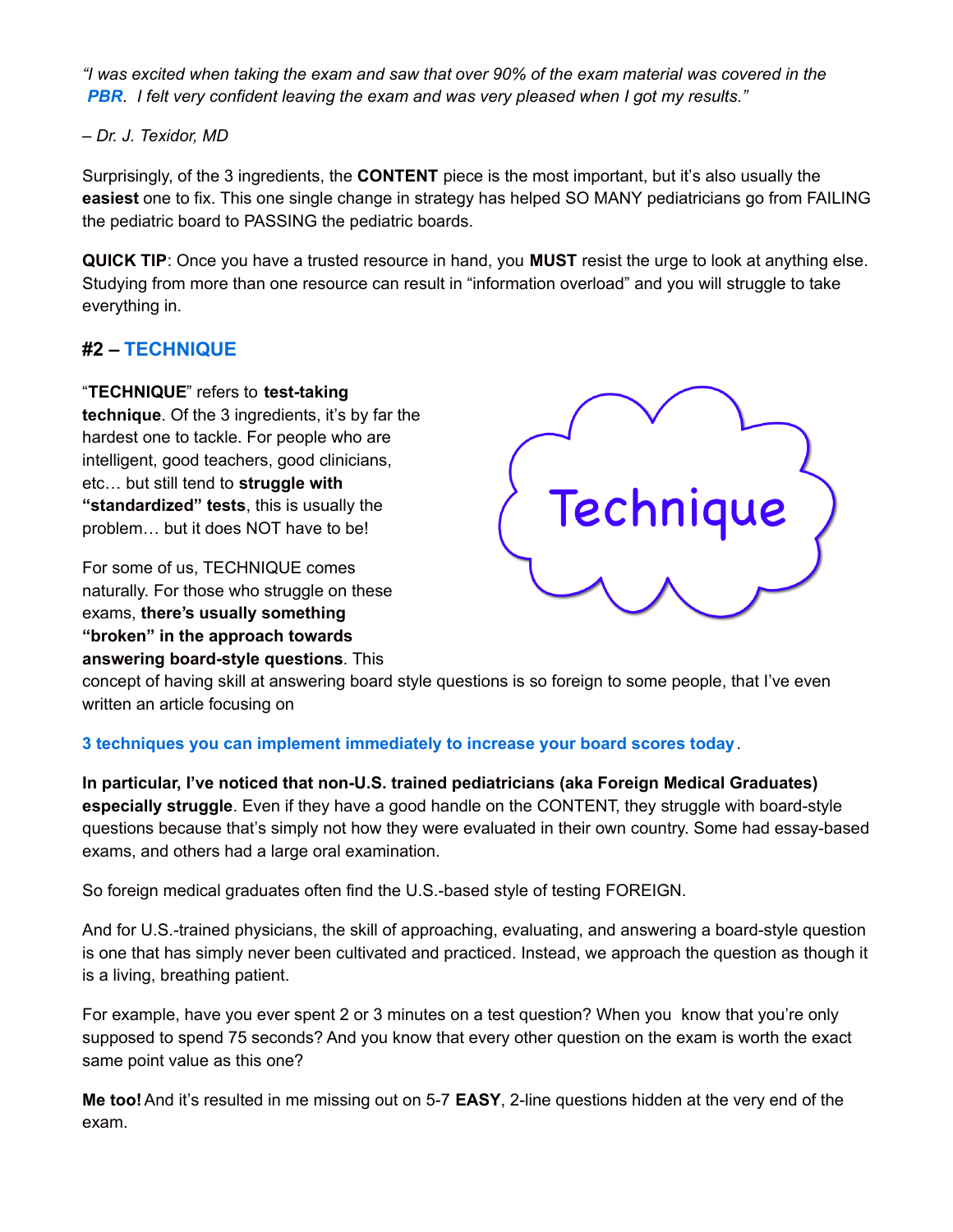I hope you're starting to get the idea about what I mean by TECHNIQUE. If you are someone has failed a medical board exam, I **insist** that you try to find an experienced test prep coach to figure out what your "broken" problems are so that they can be addressed through structured methods. Then, use TONS of questions for practice and reinforcement.

Unfortunately, test prep coaches are really hard to find. That's where

**PBR's [Test-Taking](http://www.pediatricsboardreview.com/coaching) Strategies and Coaching** course comes in.

See for yourself how our students feel about the influence of the test-taking strategies that they've learned from PBR's coaching courses…

*"….techniques are simple, intuitive and are essentially common sense. The problem is that we as physicians … get hung up on thinking that the questions on the exam are more complicated than they truly are."*



*– Dr. "Wiseman"*

———————————-

———————————-

"I know that this [course](http://www.pediatricsboardreview.com/coaching) alone helped me pass my Boards this year as I had a streamlined, consistent *approach to questions that I had not had before."*

*– Dr. J. H.*

*– Dr. "M. G."*

So, if you think that you've ever had a [TECHNIQUE](http://www.pediatricsboardreview.com/coaching) problem on board exams, the **PBR's Medical Board Prep Coaching Course** could make all the difference in the world. And if you want **to read about 3 great [techniques](http://www.pediatricsboardreview.com/answering-pediatric-board-questions) you can start to implement TODAY, just click here**.

<sup>&</sup>quot;It is really important to do everything [taught]... I took that exam more times than I care to admit... I *passed the FIRST time after working with [the Coaching program]… with plenty of room to spare."*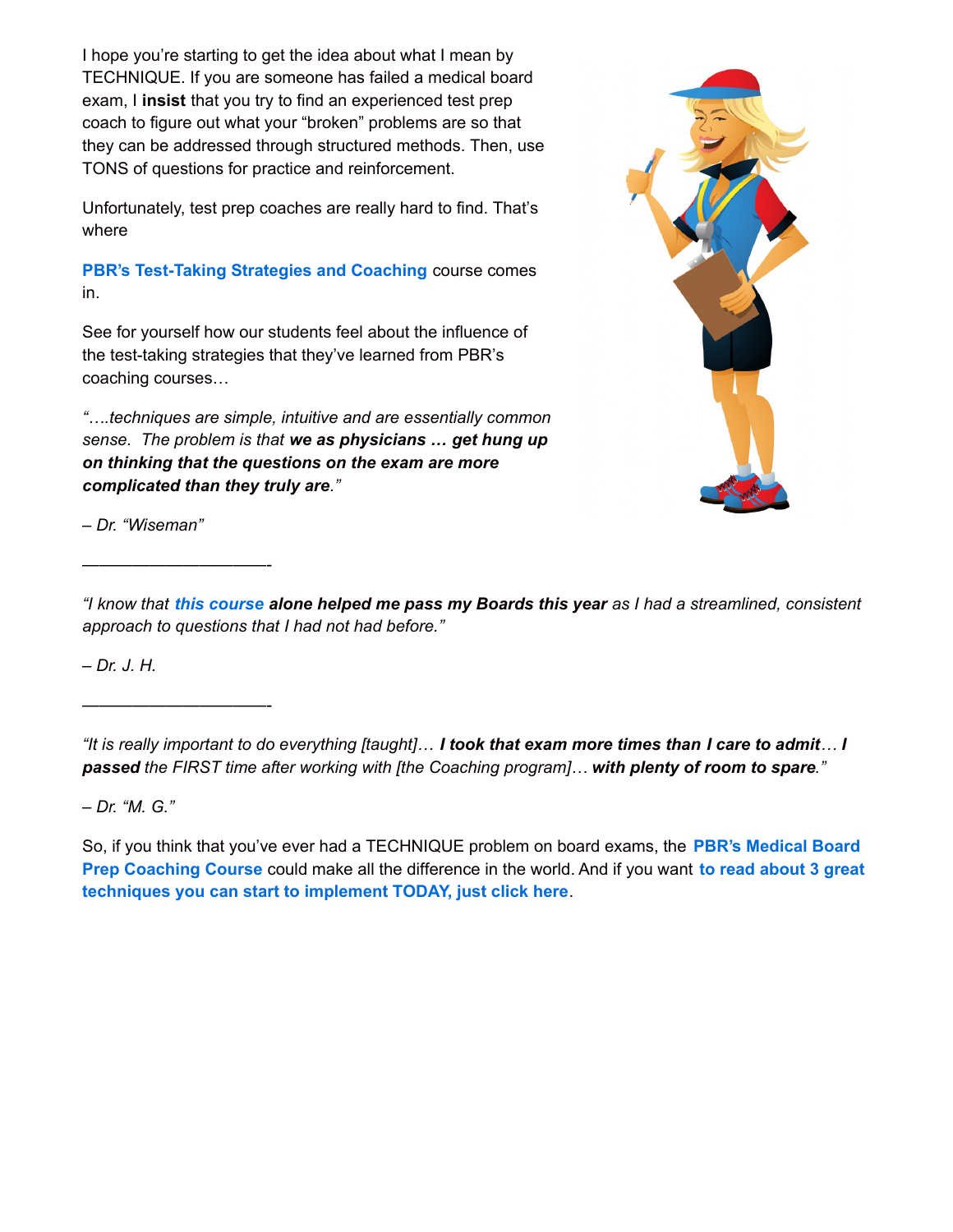### **#3 – COMMITMENT**

"**COMMITMENT**" refers to your drive and ability to prioritize. It's a VERY common reason that intelligent physicians tend to find themselves failing board exams. It takes a considerable amount of time and effort to become a board-certified pediatrician, and even for first time test-takers my recommendation is that a minimum of 300 hours of dedicated study time is scheduled.



Those who fail the boards often know that they didn't put as much effort in as they perhaps should.

"My first attempt at the boards I used MedStudy and honestly didn't study as much as I should have."

### *– Dr. Tarheel, MD (Went on to pass in 2013 using PBR)*

The solution is to start early, follow a study plan, use one resource, and stick to it. Because I'll go into more details in a future article, and because I've already covered some of this information in the PBR article titled "**Need a [Pediatric](http://www.pediatricsboardreview.com/pediatric-board-study-plan) Board Study Plan?**", I won't go too deep here. In general, though, you'll need to ask yourself…

- Am I prepared to…
	- Study at the right time of the day?
	- o Study EVERY day?
	- o Prioritize my studies above all else?
	- Sacrifice time with my family?
	- Sacrifice time at my job?
	- Sacrifice earned income with a longer-term goal in mind?

If you answered no to any of these questions, I'm not saying you'll fail… but you must prepared for the possibility that you will. Make efforts to set expectations for yourself, and to share those expectations with the ones around you.

If you can do that, you'll be miles ahead of 90% of the pediatricians who fail the boards every year (over 1000!). I'm certain of it.

The overwhelming sense of joy and relief you get from passing the pediatric boards is almost immeasurable. You recapture time with your family, you can take vacations without having that nagging feeling in the back of your head that you should be studying for the boards, or and you gain a sense of freedom from any future repercussions, such as having to return to pediatric residency training for A FULL YEAR if you don't get board-certified within 7 years of graduation.

PBR members can probably put it much better than I ever could...

"I KNEW during the official exam that I was going to pass. I kept thinking of how I was finally going to be "free." My time off is now MINE...the \$2500 (or however much it is to take this test) is now mine, and